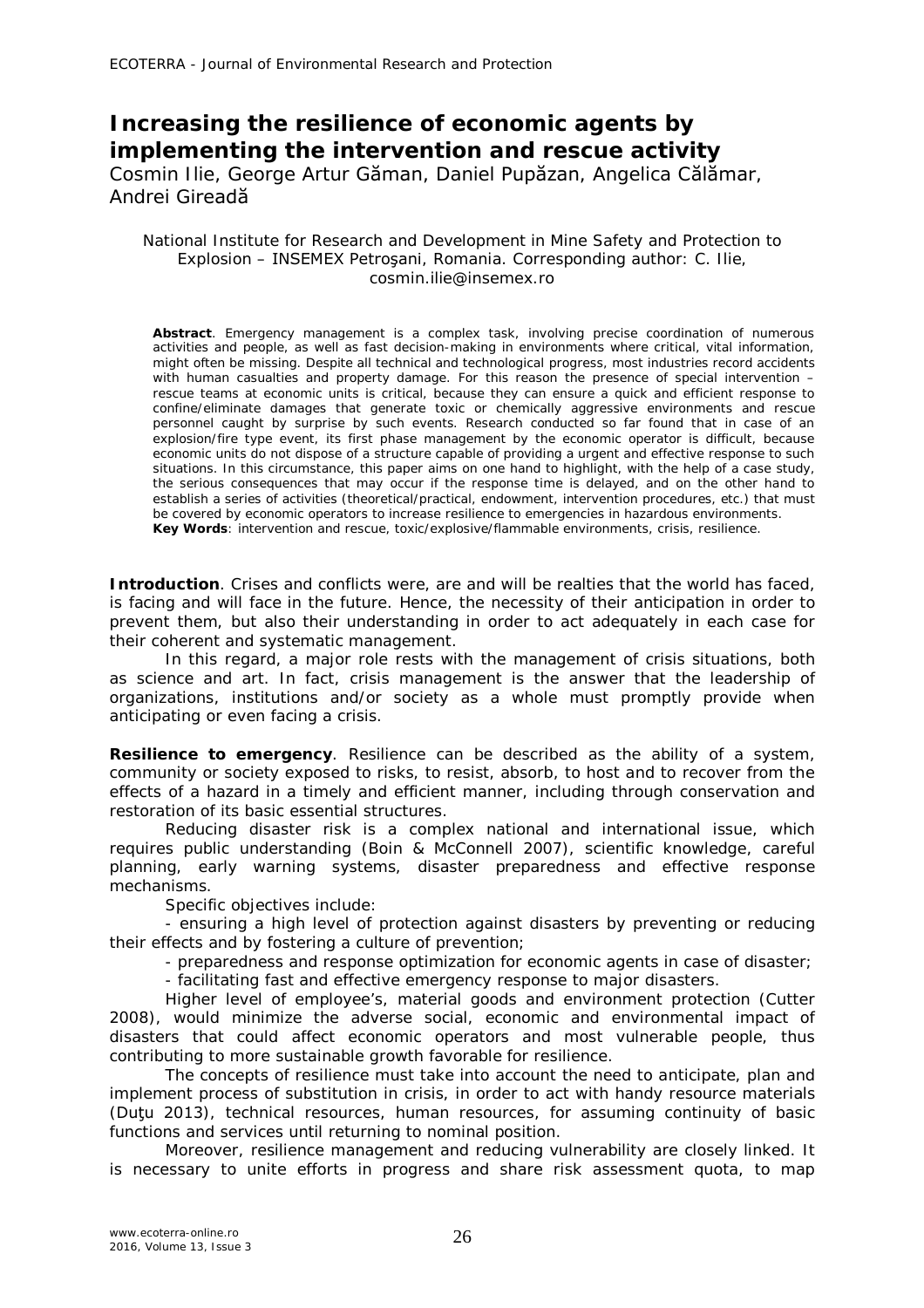relevant resilience management approaches, to ensure that risk assessment is followed by development of resilience concepts across different security sectors.

Management of emergency situations caused by failures in toxic/flammable/explosive environments is achieved through preventive, operative intervention and rehabilitation measures, consisting of identifying, documenting and evaluating types of risk and their determinants (Twigg 2009), notifying stakeholders, warning, alarming, evacuation and accommodation of economic operator's employees, limitation, removal or counter-balancing negative effects resulted from risk factors manifestation.

Based on the above, intervention and rescue activities have a particularly important role when unwanted events occur within companies.

Personnel training, application of specific procedures in times of crisis and endowment of economic units with protective respiratory equipment can reduce response time in case of unwanted events.

**Intervention and rescue in hazardous environments**. Activity in special conditions created as a result of underground or surface damage, threatening staff or property and which, because of gases, vapors or toxic or asphyxiating dusts concentration exceeding, requires the use of respiratory protective equipment is ensured by rescue stations and trained/authorized personnel servicing such stations (Găman et al 2009).

Rescue stations will be serviced by the following staff:

- intervention and rescue personnel (operative rescuers);
- control and coordination personnel;
- rescue station equipment maintenance mechanics.

Direct performer of difficult and dangerous work of rescuing people and protecting industrial objective are the operative rescuers. Success of the rescue operation depends essentially on the course of their intervention, their courage and confidence in the insulation device that protects them (Găman et al 2012).

#### Rescuers tasks:

- exploring the affected area;
- first aid;
- resuscitate victims;
- giving oxygen;
- evacuating the wounded;
- measuring damage proportion;
- measuring gas content;
- mapping team finds;
- locating and extinguishing fires;
- isolating the burning area;
- pumping water;
- installation of interim supports;
- moving equipment.

Rescue teams are required to:

- work with the insulating device in hazardous environments;
- ensuring individual and collective security in action;
- work with teammates to achieve assigned tasks;

- execute operations under special conditions of visibility, temperature, workspace and communication.

**Exploring the damaged area**. Is an operation of great responsibility, because drawing up the plan for damage elimination and survivors searching depend on it (Pupăzan et al 2015a). Action in major damage conditions is difficult because it takes place in unknown, full of risks conditions. Rescue teams are threatened by numerous dangers, exploring the area is sometimes conducted under conditions of high temperature in a toxic environment. At this stage, rescuers have many and difficult tasks, because intervention at this stage is full of unknown elements. The unexpected can occur anytime, demanding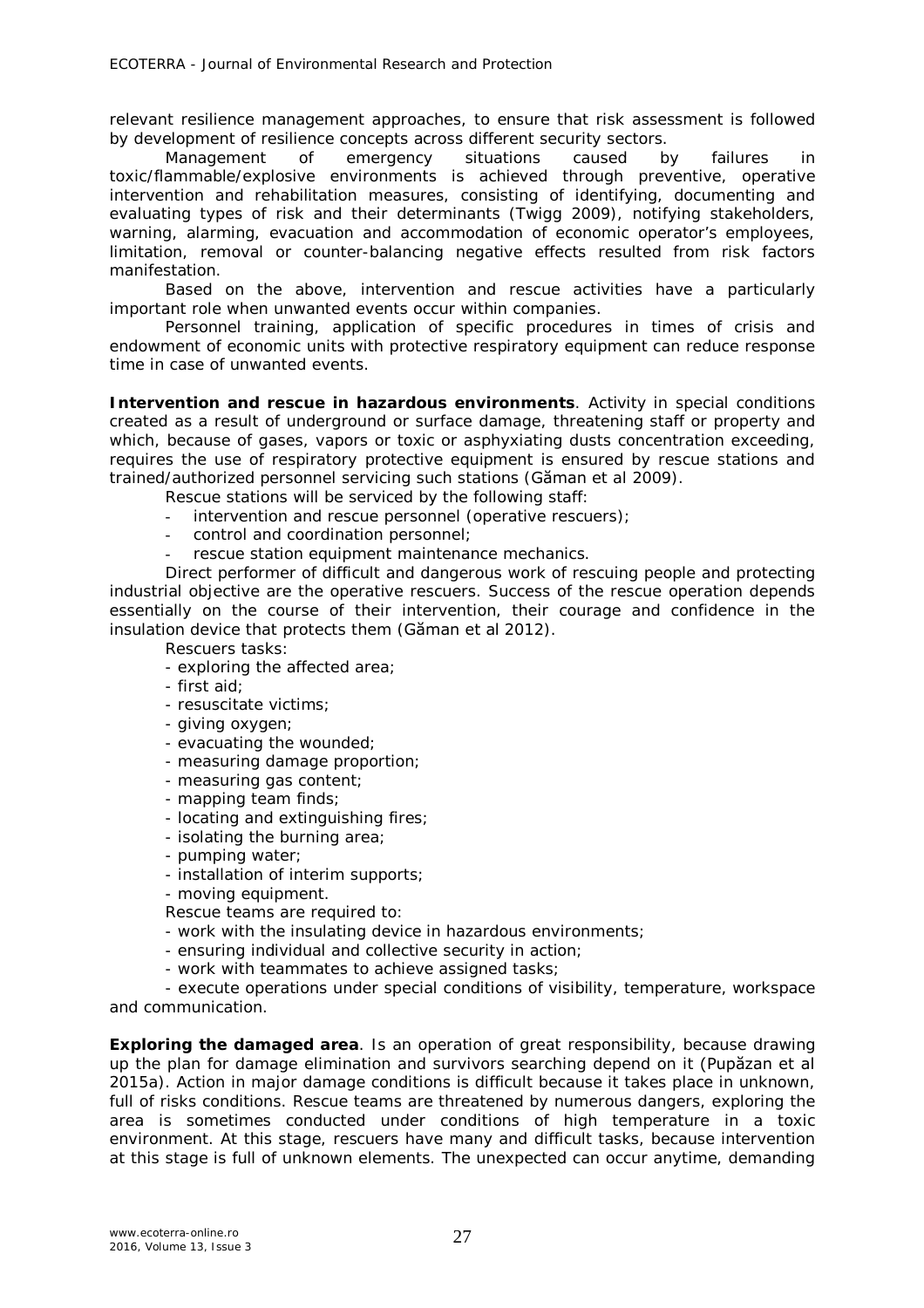greater efforts, concentration, dedication, physical strength, courage and sometimes even self-sacrifice from rescuers.

*Actual damage elimination phase.* Is conducted based on a plan. In these situations the difficulty of labor is reflected by the volume and weight of equipment, materials or victims to be moved around, sometimes at great distances in narrow space, in conditions of low visibility and high temperatures. In addition, the rescuer is equipped with the insulating device that weighs 14-18 kg, lamp, sometimes a stretcher, sanitary bag, ropes, hoses, blankets, etc., which by their weight and volume increase demands on the body during movement.

Given the danger in the area and environmental conditions (Pupăzan et al 2012), at intervention in damaged are the rescuers are requested (Figure 1):

- self-control in stressful situations and full control of their behavior (to not remove the mouthpiece or face mask in the area, to not panic, to not leave formation, etc.);

- to cope with intense effort through a special adaptive capacity of the body to these requests;

- to be especially handy in performing operations, handling tools, equipment and machinery they work with.



Figure 1. Rescuer's intervention.

All these requirements can be met by:

- proper use of respiratory protective equipment, skill achieved with initial training and reinforced in time, within trainings they carry out at the rescue station;

- fitness training and proper handling of intervention equipment, tools and devices achieved in the production process;

- conducting effort under stress and strict compliance with intervention and execution of various operations procedures.

Rescuer's activity falls under the category of "hard work" in terms of effort, far exceeding the global average work consumption of workers from active working fronts. This hard work character is also given by the fact that the professional effort contains many static components and large amplitude oscillations of maximum efforts deployed. The longer their duration, the heavier work becomes.

Execution of rescue activities is occasional, not permanent (Pupazan et al 2015b), so changing daily habits from basic profession, brings an increase in neuro psychic effort by increasing intellectual strain. The more the situations arising in damage elimination process are furthest from usual work, the grater the neuro psychic effort will be.

In terms of team spirit and need for cooperation, they are more pronounced in rescue activities than under usual conditions, personal interrelations being closer because in case of failure of the insulating device one entrust hid live to others. Principle of rescue team indivisibility in action underlies on the same unforeseen.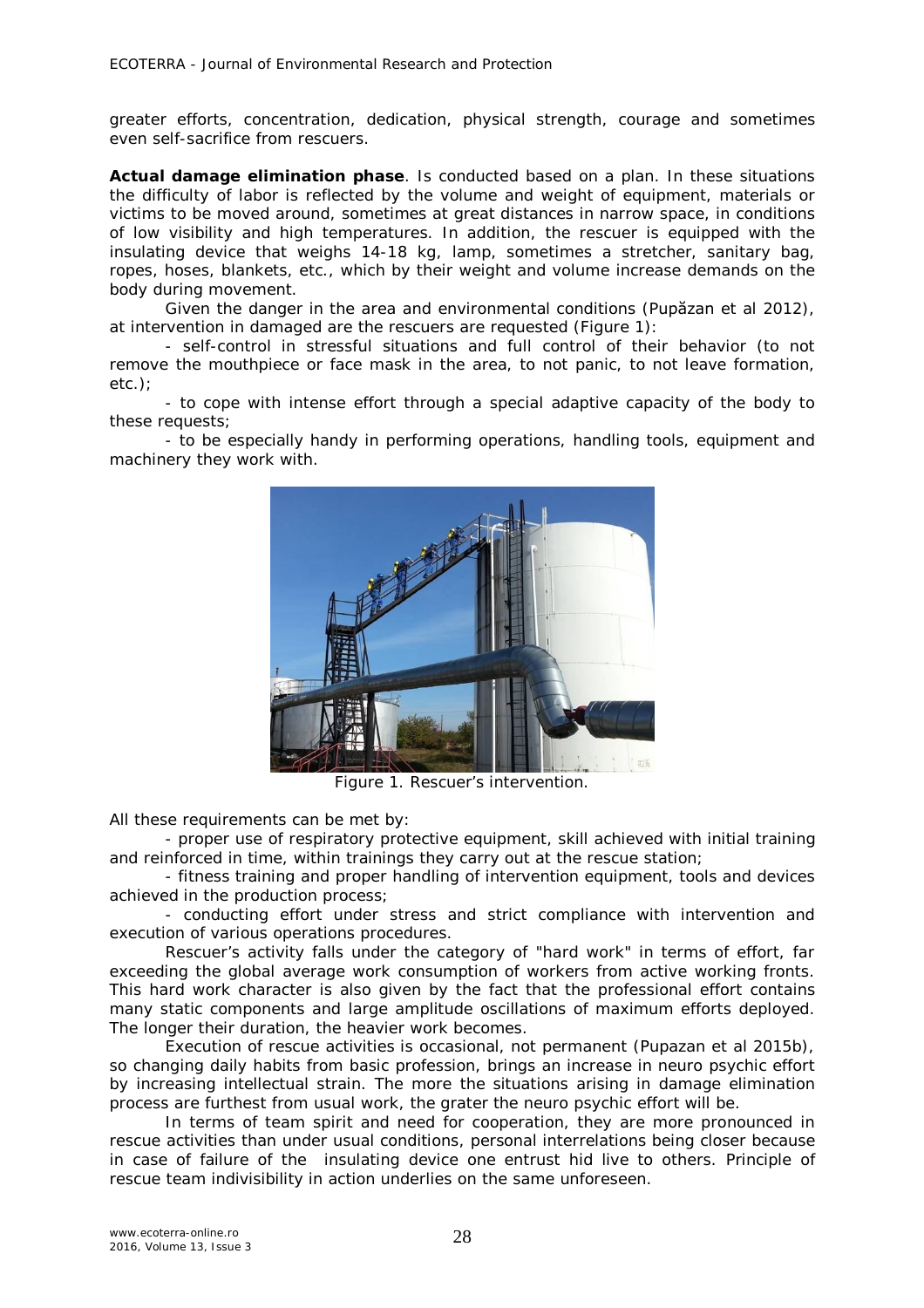# **Case study**

*The intervention of mine rescuers from the Central Mine Rescue Station Petrosani at the event occurred at SURDUC NEHOIASU adduction gallery belonging to HIDROCONSTRUCTIA SA, SIRIU BUZAU BRANCH.* Surduc Nehoiasu adduction gallery is part of Surduc-Siriu hydro-energetic development project, powering Nehoiasu hydroelectric plant. From the construction point of view, the gallery is circular on the inside and the entire length is protected by a 30-35 cm thick concrete coating.

After the blasting operation performed on 01.11.2009 by the first working shift, a methane ignition occurred in the SURDUC- NEHOIASU adduction gallery that destroyed the ventilation column over a distance of approx. 2 km, surprised and injured five workers, one of which was in bad condition.

In normal working conditions the gallery was ventilated through a partially aspirant ventilation system. Failure led to destruction of the ventilation system, the working remaining unaired on a length of approx. 3100 meters.

Following the event the victims managed to save themselves and reported the failure. Because of the damage occurred in the gallery and high concentrations of gases, for entering the area the intervention of rescuers was required. Thus, expert rescuers from INCD INSEMEX Petrosani were alarmed and an operative team of rescuers was displaced, in order to investigate the damaged area and determine the causes of the event (Figure 2).



Figure 2. Searching the damage area.

Following searching activities it was found that there was no ventilation in the gallery, the ventilation column considerable was partially damaged on a great distance, the electrical power plant serving the mechanical equipment was destroyed and there were accumulations of over 2% methane on a distance of approximately 1800 meters.

The working didn't fall under the category of gassy mine because the measurements made during digging didn't show relative flow rates of methane and other explosive gases that would lead to framing the working under special conditions. All installations found in the gallery and also blasting operations were performed using lowquality equipment and explosives, and the electrical power plant serving the machinery wasn't Ex made.

Electricity supply for the installations in the gallery was cut off and the partially ventilation system was disconnected

The conclusion drawn by the search team was that entering the gallery wasn't possible without restoring the partially ventilation system because otherwise the rescuer's safety was endangered.

Because the economic operator didn't have a trained and authorized intervention and rescue operative team, able to intervene in the damaged area, help had to be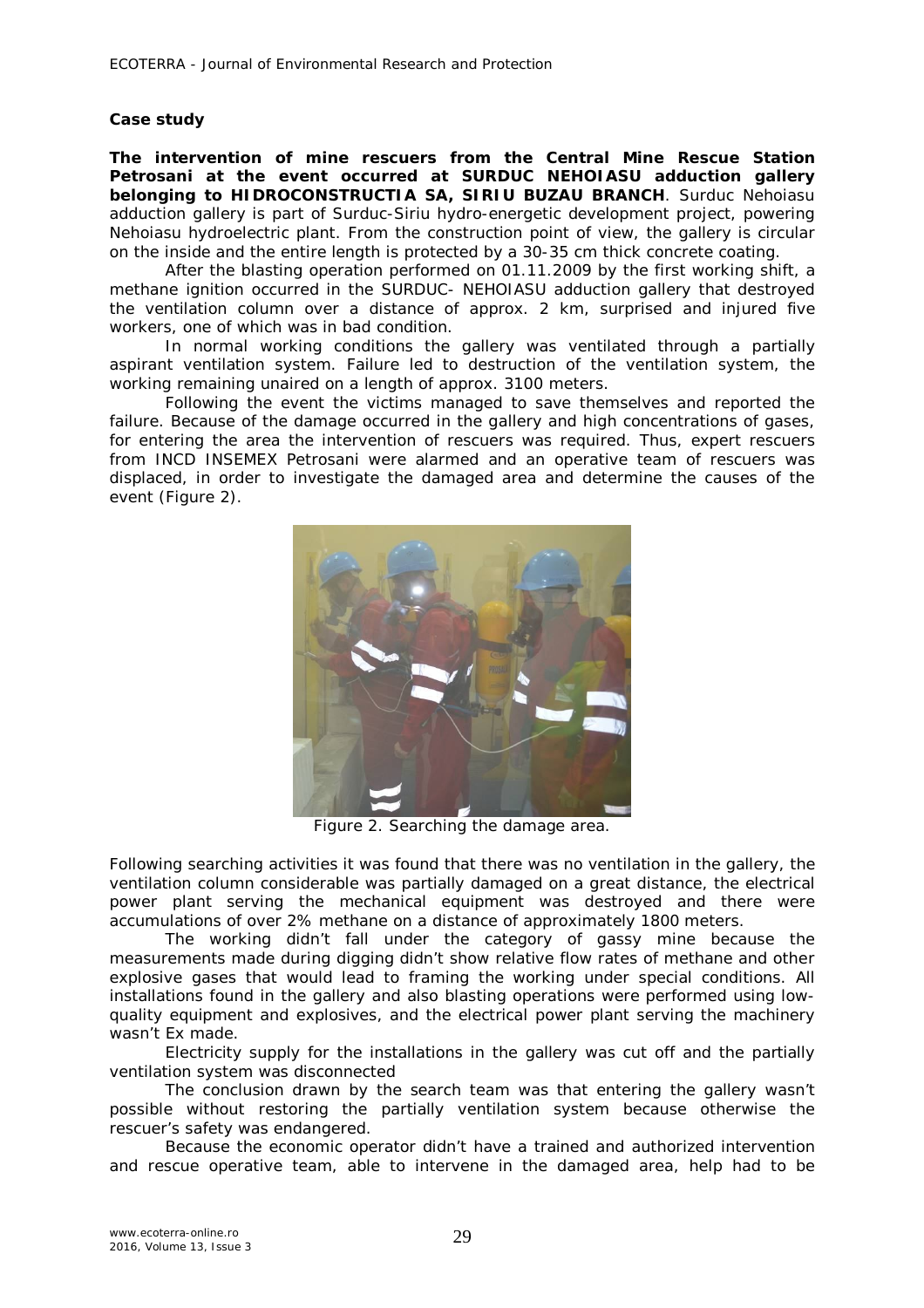requested from mine rescuers within PETROSANI-SALVAMIN CENTRAL MINE RESCUE STATION in order to restore normal work conditions in the area.

Following this request, rescue team of nine rescuers was moved on the spot, in order to search the area and perform activities to remedy the damage. A briefing referring to the event was conducted, both dynamic and thermal effects identified by the first expertise team being presented.

Two teams of mine rescuers were organized, namely: a search team, made up of four mine rescuers who entered the gallery to conduct a thorough check in order to establish a contingency plan and a mine rescue team (Figure 3) consisting of 5 mine rescuers prepared to intervene in any moment.



Figure 3. Rescuer's intervention.

The search team, under the protection of closed circuit insulating devices based on compressed oxygen, entered the culvert gallery for preliminary inspection conducted step by step, analyzing in detail all elements on the movement route.

Dynamic effects were noted - the axial fan and ventilation duct metal column, partially torn and fallen on the gallery hearth, damaged wiring,  $CH<sub>4</sub>$  concentrations of 2-5% and support elements presenting thermal effects.

Rescuers were withdrawn to surface to inform headquarters and prepare a several phases intervention plan to restore ventilation in the culvert gallery. The following steps were concluded:

- restoration of partial ventilation column up to quota 1000 + 800 meters, where the axial fan was installed;

- total revision of the electrical installation;

- starting the forced draught centrifugal fans installed at surface and conducting a new control of the damaged area checking for gas concentrations evolution;

Rescuers intervention (Figure 4) continued with recovery of the partial ventilation column to the working face. Thus, rescue teams consisting of 8-9 mine rescuers, intervened performing the following main activities:

- installation of an VEP 1500 axial fan at elevation1800 meters of the ventilation column;

- restoring ventilation column over a distance of approx. 1200 meters, by repositioning tubes in the column and replacing the twisted, flattened, deformed ones that no longer met requirements;

- installation of two VEP 1500 fans in the column at elevation 2500 m, respectively at approx. 50 meters from the coal face.

All these actions were carried out under the protection of insulating breathing apparatus. The operations were conducted over a period of 20 days in continuous operation, requiring a great effort from rescue teams.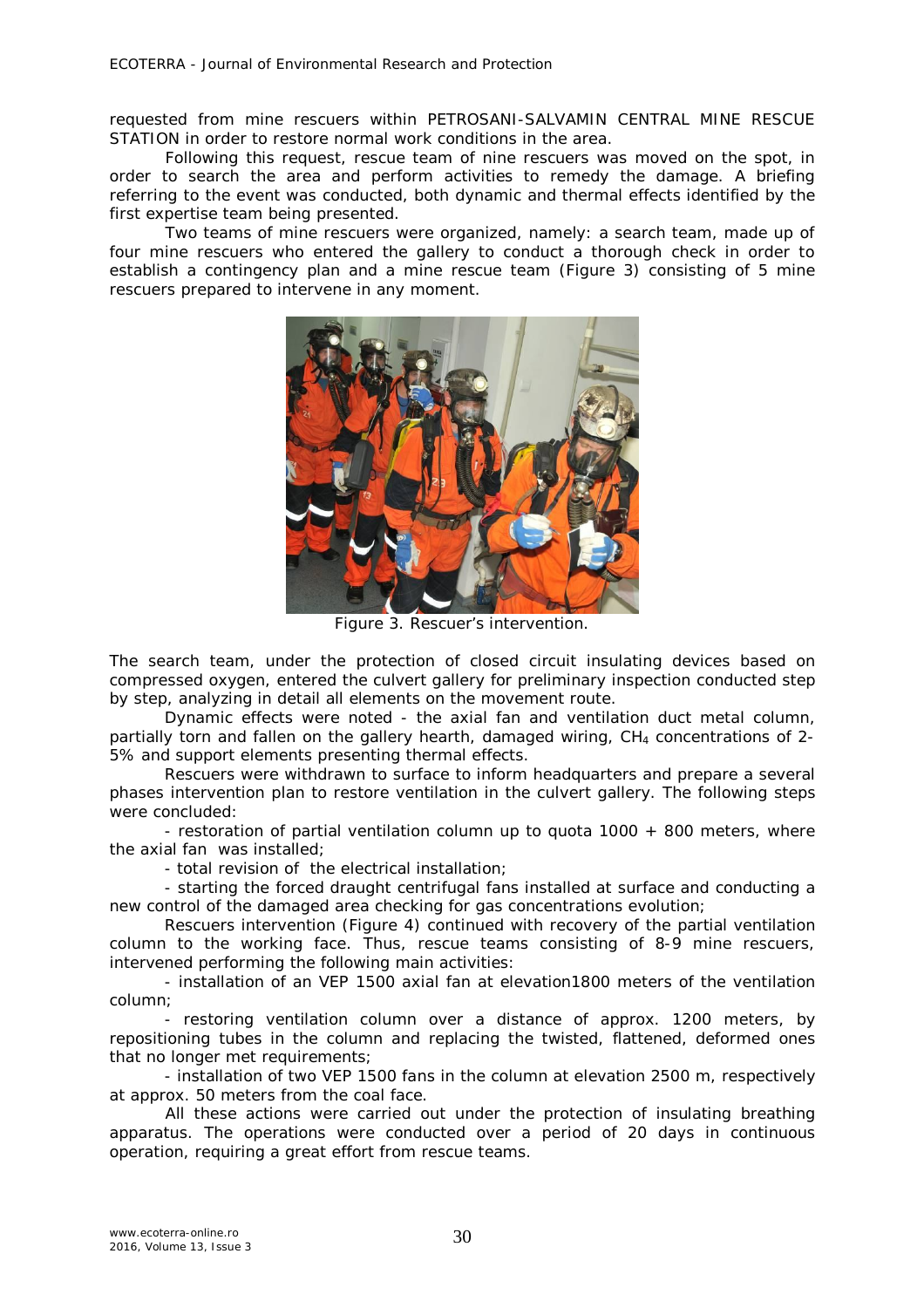

Figure 4. Rescuer's intervention.

This case study highlights several aspects:

- lack of rescue teams within the economic unit didn't allow for allowed fast intervention to evacuate people caught in the event;

- intervention of specialized teams was made with some delay (influenced by the great distance to the place of the event), they intervening only to refit the working place in question;

- first intervention team's search action was hampered due to lack of specialized personnel (belonging to the entity where the damage took place) to accompany the research team explaining technical details of entire galleries (arching, ventilation, electrical installation, sumps, etc.).

**Conclusions**. Lack of specialized teams within the economic agents for intervention in the event of breakdowns, accidents, disasters, etc., leads to incapacity of having a quick response to such events with adverse consequences for personnel and property.

In each economic agent, intervention and rescue activities are customized according to specific damage types and work carried out (staff management, endowment with rescue equipment, work and intervention procedures).

Implementation of intervention and rescue activities in the economic agents leads to:

- increasing the resilience of economic agents, by enhancing intervention abilities in safety conditions in case of emergencies, accidents, disasters;

- individual and collective work accident prevention, events that bring dramatic consequences and adverse consequences on the patrimony.

## **References**

- Boin A., McConnell A., 2007, Preparing for Critical Infrastructure Breakdowns: The Limits of Crisis Management and the Need for Resilience, Journal of Contingencies and Crisis Management Volume 15, Number 1.
- Cutter S. L., 2008, A place based model for understanding community resilience to natural disasters, Global Environmental Change.
- Dutu P., 2013, Crisis management and prevention of armed conflicts, UNAP Carol I Publishing House.
- Găman G.A., Lupu C., Pupazan D., 2009, Proceduri şi regulamente ale formaţiilor de intervenție și explorare în medii toxice / explozive / inflamabile, Editura INSEMEX.
- Găman G.A., Pupăzan D., Ilie C., 2012, Development and implementation of an expert system for the management of crisis events in mining industry, Environmental Engineering and Management Journal, Vol.11, No. 7.